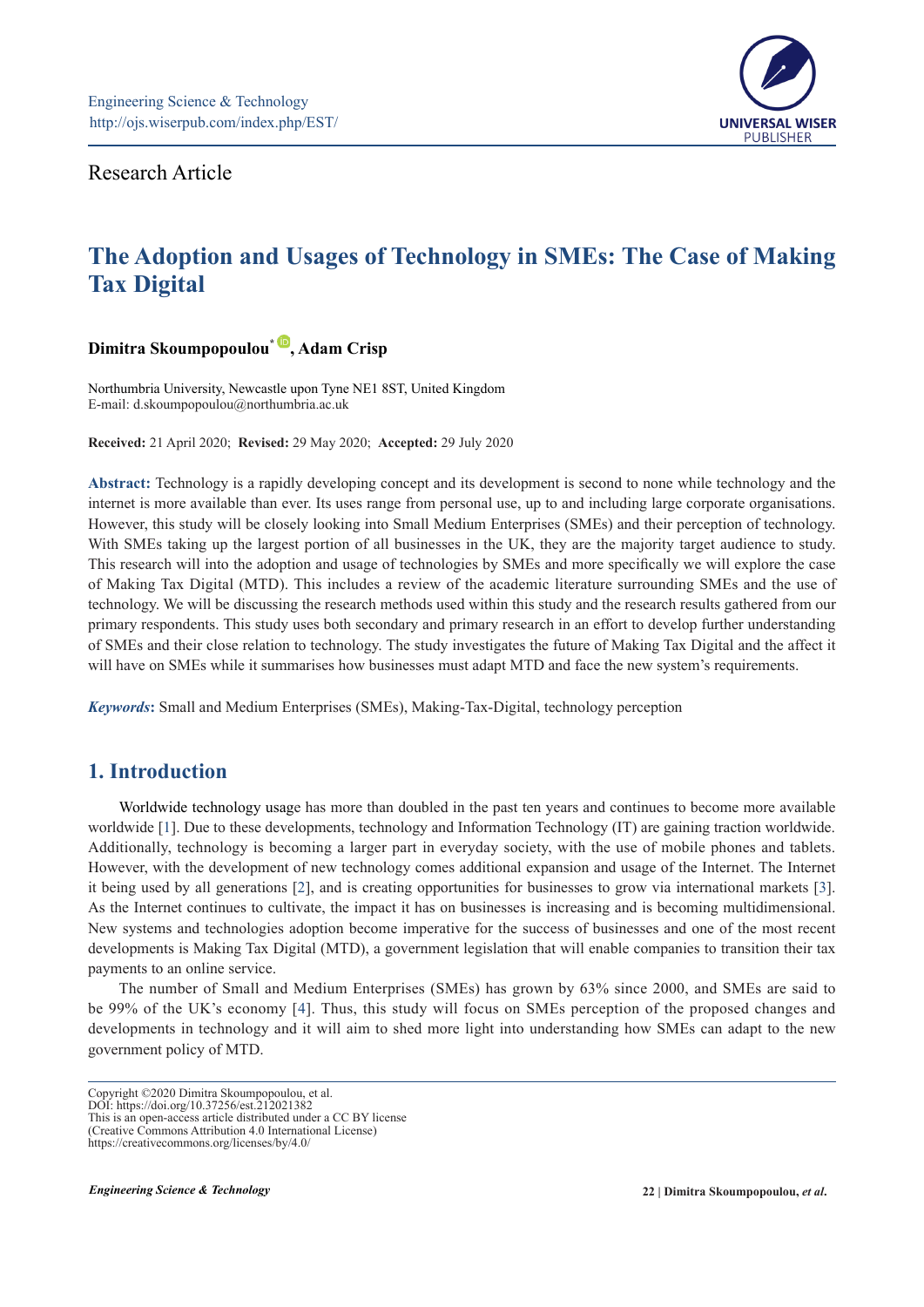### **2. Benefits for SMEs using technology**

In order to gain an insight into how SMEs decide whether to use new technologies, it is important to understand the main benefits and drawbacks of technologies for SMES. With the development of policies designed to facilitate innovation and technological adoption within SMEs being ever created [5], it is argued that technology is more available than ever for SMEs [2], and therefore its extensive use becomes essential for them.

Researchers [6]-[9] argue that after the initial implementation costs, IT is proven to help in both long-term cost reduction and operations' effectiveness. Similarly, Li et al. [10] found that introducing new technologies could enable businesses to improve their team building and organisational capability.

On a larger geographical scale, SMEs have access to a widespread opportunity to participate in the regional and international markets as well as to develop and expand their customer base globally [11]. Since Alam and Mohammad Noor [11] came to this conclusion, there have been vast developments in what the Internet and IT can offer. This not only gives the opportunity of expansion to SMEs, but nowadays it offers them the opportunity to source suppliers and materials from the international market, which has its own expansive list of benefits. For example, it enables businesses to find suppliers away from their local environment and this often leads to cost savings as well as the sourcing of new and different products which consequently can make them more competitive [12], [13].

Moreover, Shiels et al. [14] believe that the development of the Internet has forced businesses to review their existing practices and create new methods of operating in line with the Internet and the new digital world. More specifically, Stankovska et al. [15] argue that just adopting a new technology is not enough to source a competitive advantage. Organisations must use these advances in technology not only as a way to source information or products but they have to go a step further so that they can effectively engage and build relationships with their consumers [16], [17]. Therefore, when implementing a new IT, a company must allow themselves the time and resources so that they can ensure that the transition and adoption of the new technology goes smoothly while they have to manage unrealistic expectations of instant improvements and savings. Often adopting the wrong technology and not embracing the change that a new system brings are the biggest flaws in introducing new technologies for SMEs [18]. In light of this, the next section will aim to explore the reasons that lead SMEs to use and adopt technological change.

# **3. SMEs and technological change**

The existing literature suggests that there are many reasons why SMEs adopt and use new technologies [8], [9], [11], [19]. Parthasarathy and Kumar [19] found that IT adoption within SMEs plays a vital role in helping the standardisation process, therefore they believe that without being able to adapt and adopt to changes in IT developments, this could potentially hinder SMEs performance. Since adopting a new technology would help with standardisation, SMEs cannot ignore the importance and relevance of them. Parthasarathy and Kumar [19] further argue that the adoption of IT would allow SMEs to better standardise their processes whether this is about storing data or sending important documents to clients and customers. By having a level of standardisations SMEs can be consistent towards their customers and suppliers and this further strengthens their business image and minimises the possibilities of errors and complains.

Mehrtens et al. [20] believe that external pressure and external factors influence the use of IT and argue that various factors have different levels of influence on SMEs. However, they highlight that external factors are having the largest influence on SMEs. Also according to Shiels et al. [14], there is a possibility that companies have a pre-existing perception of the use of technology nowadays because of the development of the Internet. Businesses, often feel that they have to go along with technological advancements if they want to stay in businesses and retain their customers.

Similarly, there are various reasons for SMEs deciding to start adopting new technologies and Ghobakhloo et al. [21] categorised them into internal (owner / manager characteristics, organisational behaviour characteristics, firm's resources and IT users) and external factors (IT products in market, External and competitive pressures, external IT consultant and vendors and government). Ghobakhloo et al. [21] further mention that additional influencing factors that must also be considered include; management, resources and end users. These influencing factors though are often the main limitations that SMEs face during IT adoptions due to their size, scale and financial constraints.

In addition, Celuch [22] found that there is a direct correlation between SMEs perception on technology and the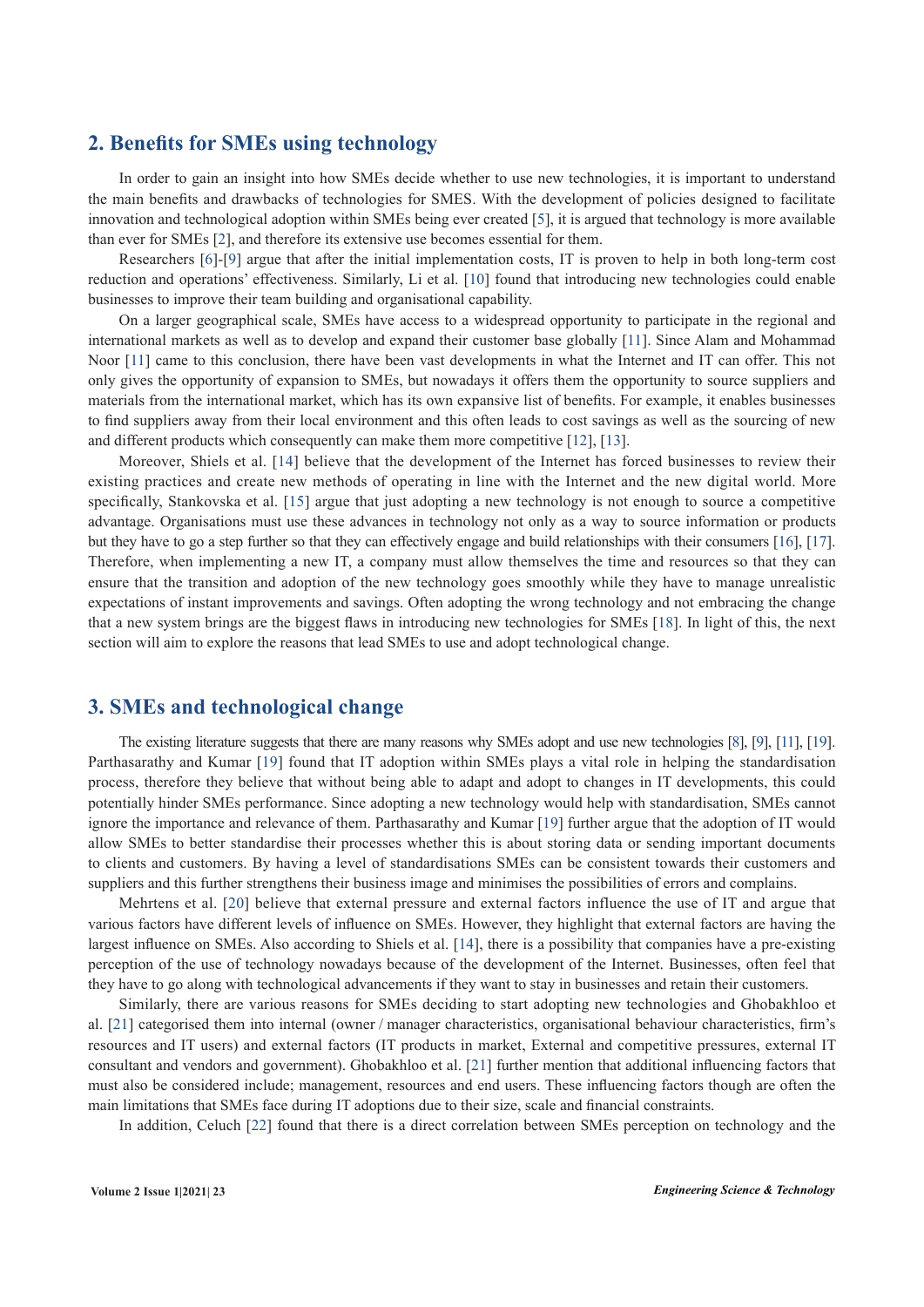intention of adopting new technology; the better the perception the more likely to adopt, and vice versa. This explains that SMEs are more likely to be influenced by normative social influences [22].

Baines [23] suggests that the use of IT is often more strenuous on SMEs and could damage working life and potentially home life. This was believed to be the case as at the time many people refused technological changes as they thought it was being forced upon them. From a different perspective, Quayle [6] disagreed with this view and argued that the idea of forcing IT upon SMEs is the result of poor perception and poor understanding of the benefits of new technologies. For example, Levy and Powell [24] suggest in their study that SMEs must recognise the value of the Internet alongside a positive technological attitude, and conclude that there are key factors in business growth and success. This further builds on the idea of Harindranath et al. [25] who suggest that there is a positive correlation between choice, perception and business success.

Harindranath et al. [25] found that the nature of which technology is adopted, is directly correlated to the opinions of managers, since they are the ones who make the final decisions. Thus, if managers feel they have the power to choose which technology to implement, then they respond more positively towards the new systems, while if they feel forced, they respond negatively towards it. Using Ghobakhloo et al.'s [21] research and integrating it with that of Harindranath et al. [25], it could be argued that the internal factors come from choice, whereas external factors may come from force as Harindranath et al. [25] suggest in their study. This information can be key when looking into the future of new technologies such as Making Tax Digital [26] since businesses' freedom to make a choice could be seen as a key motivator of success for this new tax system. More specifically, applying this idea to SMEs would suggest that choice might be a key factor in perception and attitude towards the implementation and adoption of MTD across the UK. Furthermore, Stankovska et al. [15] believe that when a technology is forced upon SMEs then that follows up with further negative comments / perceptions towards the new technology. Therefor choice and perceptions are closely linked and this is an area that will be investigated further in this study.

However, Dholakia and Kshetri [27] also found that those who have prior experience with technologies implementation perceive new IT adoptions in a more positive light. Also, the general IT usage in younger generations may be more accepting and positive since they are more familiar with the current technological advancements, whereas older generations could be more likely to oppose changes to technology as they are generally less IT literate.

After reviewing the literature, it seems that SMEs are very conscious of the differences between internal and external factors that influence their decisions on which technologies they have to adopt in their business. However, companies often feel that they have no clear choice but to introduce new technologies if they are to stay on top of their operations and maintain their performance. This research will explore the extent to which choice and previous experience are key factors in how SMEs perceive new technologies and will specifically consider these in the context of Making Tax Digital.

## **4. The future of Making Tax Digital (MTD)**

The external factors of recent times are set to have a big focus and a fair impact upon SMEs, most recently and specifically the development of the government's initiative of Making Tax Digital (MTD). The government describes the intent of MTD is to make it easier for individuals and businesses to get their tax right, keep on top of their affairs, as well as to be more effective, efficient, and easier to get their tax right with the aim to reduce stress and unwanted errors [28].

Looking into the motivations of introducing MTD, some critics will argue that this technology has been forced onto SMEs due to external factors such as government policy makers in order to ensure greater transparency and accountability. Thus, by using the work of Ghobakhloo et al. [21] and Harindranath et al. [25], this might suggest that SMEs would perceive this new technology negatively while the requirement to implement and introduce it in their business might not be seen favourably.

Sawyer and James [29] are one of the limited studies looking into the digitalisation of tax in New Zealand and UK. They argue that there are growing concerns over the impact that this new initiative will have on businesses and they point out that possibly the biggest challenge that these businesses will face will be issues related to the technological advancements that are related to the digitalisation of tax. As the concept of MTD is new, and since there is not a large amount of existing research surrounding the topic, Sawyer and James [29] call for more research to be conducted in this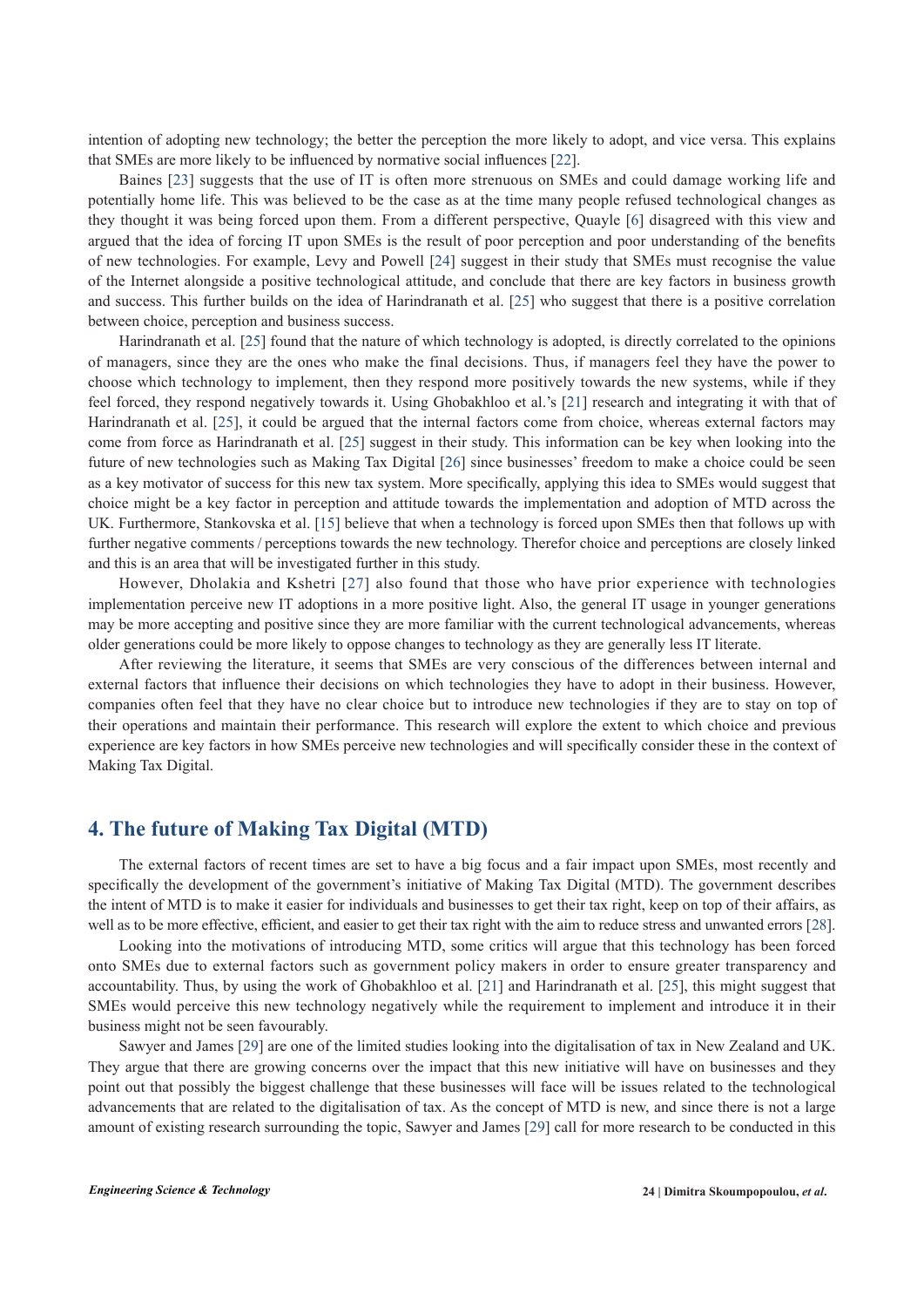domain. After looking at available information surrounding MTD our research responds to this call and thus, our main aim is to explore *"How will SMEs adopt 'Making Tax Digital'?"*

Existing literature provides lots of information surrounding how SMEs should adopt new technologies. However, the focus of this research is to make an effort to align SMEs perceptions and adoption of new technologies such as MTD. This study will link closely the perceptions that businesses have of technological advancements such as MTD and will endeavour to gain a better understanding of how SMEs really feel and perceive this new technology.

# **5. Methodology**

Due to the nature of the research and since we are interested in gaining a better understanding of how SMEs adopt and use technology as well as how they perceive the new MTD technology, the authors decided on adapting a qualitative stance towards conducting our research.

After critically reviewing the literature we found that there is a gap in getting an understanding of how SMEs perceive and adapt new technologies. We identified a number of key areas to investigate according to the literature discussed above and these areas are:

1. Reasons that SMEs use technology and how technology affects their business.

2. Are SMEs deciding in using IT because of choice or force and how each of these factors shapes the way businesses use technologies.

3. SMEs perceptions of current and future developments in technology.

4. SMEs perceptions on MTD.

5. Are new technologies necessary for SMEs?

When deciding upon potential data collection methods it was crucial to refer to the key areas of interest to ensure each step taken is in line with each key area. Due to the nature of each key area being perception and opinion driven, it is clear that the study would need to be qualitative in nature [30]. Also, we followed Gibbs's [31] study, and we decided that one-to-one interviews will provide us with rich qualitative data.

Marshall [32] comments on sample size being important to qualitative research, implying that a greater number of participants might provide better quality of research. The authors undertook 10 semi-structured interviews. Gibbs [31] deems this to be enough interviews to gain an accurate response from a group of people, stating that the more interviews the more reliable the response. Using semi-structured interviews allowed greater flexibility and freedom for participants to share information they felt was important. This would in turn give a better idea of what issues were more important to each participant.

Using data analysis research conducted by Miles and Huberman [33], the authors categorised each question and response into each key area of interest. Each interview followed a list of set questions derived from each of the 5 areas of interest (as explained above), which in turn were derived from the literature review, and investigated via further questions in the format of semi-structured interviews. During each interview the authors attempted to stick to each area of interest, while also allowing interviewees to develop on additional areas they felt important.

After completing each interview, the authors' organised responses back into each area of interest and allowed comparison from the feedback among responses. From comparing feedback from each area, the authors looked for common trends among participants. From here, the authors managed to gain a greater understanding from each participant's feedback and develop further knowledge of the situation. The next section discusses the findings from the primary research and these finding are grouped according to the 5 key areas of interest discussed above.

# **6. Findings and discussion 6.1** *SMEs and the use of technology*

This first area was to find the reasons why SMEs use technology. There is a large amount of existing research explaining why IT helps SMEs; however, this area will help develop a better understanding whether SMEs realise these benefits, and whether SMEs realise how technology affects their business.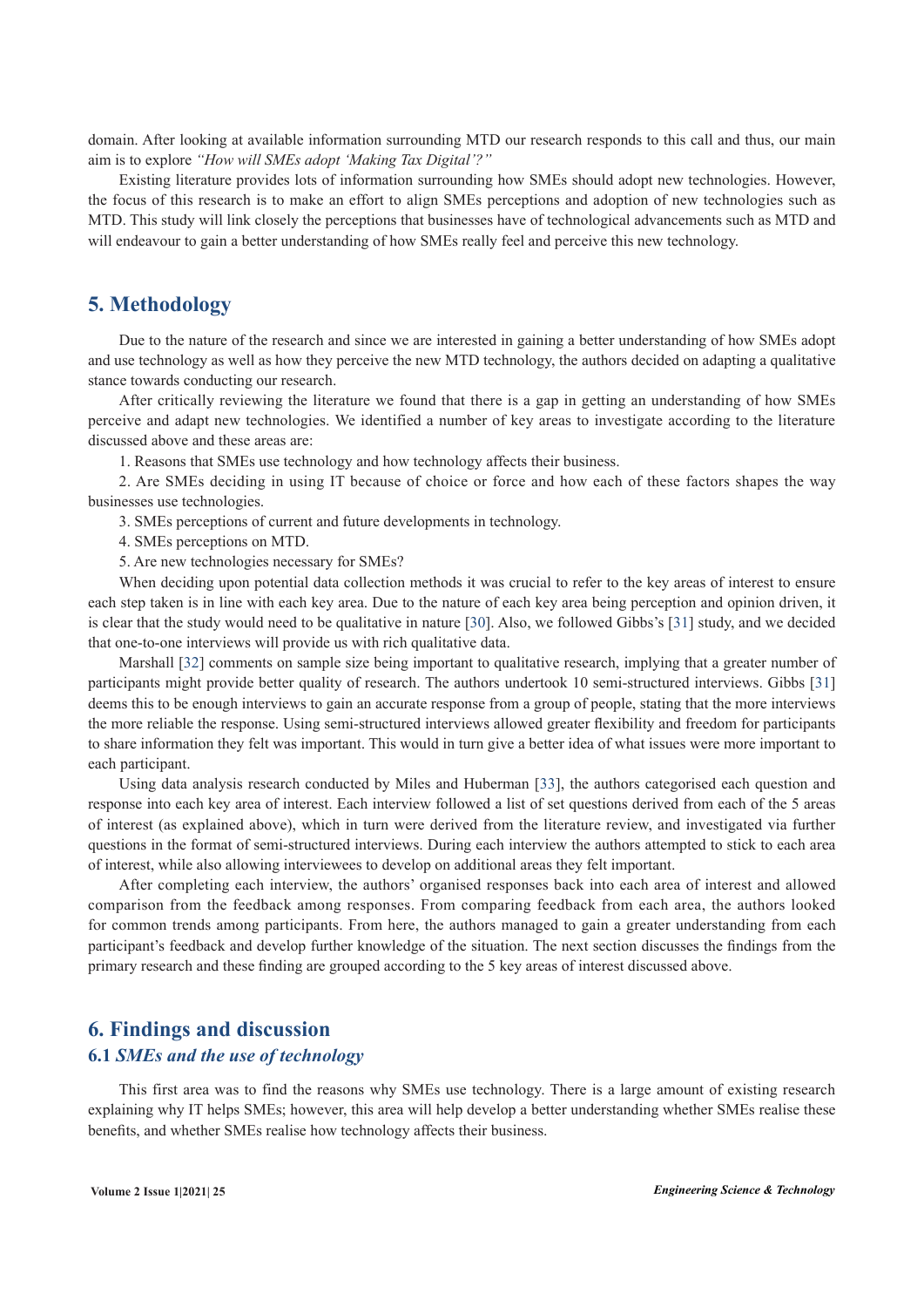From conducting primary research, most participants were confident that IT helped their daily activity by making it easier to control and monitor their business by having all information in one place.

One participant said *"it helps organise everything into one place and saves me time''*. With another participant explaining *"we use online banking all the time, so we get that it helps us"*. The general theme was consistent of helping making their lives easier and little regarding the benefits the business may have from using technology. Referring to the literature Quayle [6] shared the concept of reductions in both long-term cost and time. After looking back at the literature, the suggestion of time and cost savings appears to be clear and the primary data gives a stronger insight into how SMEs view these benefits, as they view them in a personal light rather than a business mentality.

However, a participant from a larger company gave more in-depth feedback surrounding why their company uses technology. The participant highlighted that *"using technology gives our company current and up to date information"*, and further explaining *"it (technology) also helps us adhere to regulations"*.

It is interesting to note that none of the participants directly mentioned that technology aids in standardisation and consistency. Parthasarathy and Kumar [19] described IT to help standardisation and stated this as a very important factor SMEs must consider. After mentioning the concept of standardisation in the interview, participants seemed to agree with the concept, however, this was no more than a simple nod in response most of the time.

Furthermore, there was no mention of access to international markets [19] in the form of buying or selling. Nor did any of these businesses consider the global influences that technology would have on SMEs. This would suggest that advertising the global market to SMEs may be of use. However, buying and selling on a regional level were mentioned. The example being it allowed the participant to check stocks of wholesalers before travelling out of their way to buy supplies.

It seems SMEs do notice the benefits of using IT, however, the benefit is generally considered to be predominantly an improvement of efficiency and self-interest.

### **6.2** *Reasons that shape how SMEs use technologies*

The literature review showed that the nature of the adoption, via the IT adoption for SMEs framework [21], is directly related to the idea of choice and perception toward the new technology. From using the primary data gathered it will become clear to see if this could be the case.

The research indicated an overwhelming majority of participants feel that technology is being forced upon their business and proceeded to list factors that fall into the initial framework [21], such as; government, external and competitive pressures to be to blame.

Some participants argued that: *"we need to use it (technology) to keep up with modern day society"* while another said *''we are just told what to do, then go out and do it'' (regarding adopting new technology).*

Many felt because of these factors it is almost required to have IT systems in their business, and many feel businesses need technology for modern day society.

When further asked about modern-day society the feedback given was surprisingly surrounding the customer base of SMEs. One response was *''all my customers are online, all the time. They are always on the internet. So, I thought… I need to be on the internet too''.* Participants interviewed with running websites mentioned the importance of being always available to the consumers. This feedback was interesting as the IT adoption framework mentions little about the consumers being a factor in developing new IT systems. Despite this factor not being considered, this would be a good area to investigate further.

In addition another participant mentioned *"I was forced to update from paper-based systems to online systems, and I was not happy at the time"*. When discussing this new IT adoption, the idea that they had the change their whole system was not initially perceived well, as shown by the previous participant. This directly follows the suggested theory that external factors may be negatively viewed [26]. This also relates to potential problems with new technology and has forced the business to review their existing practices and create new methods of practice in line with the Internet [14]. This then takes time and effort, which many of the smaller SMEs do not wish to give.

This was not the only case of a participant mentioning they feel forced into using technology. Other participants said, *''Every few years we need to go out and buy a new computer and a new computer package''* and *''It is getting ridiculous how many computers we have to buy''.* This came with the begrudging attitude that SMEs must pay the hefty costs involved in updating their systems.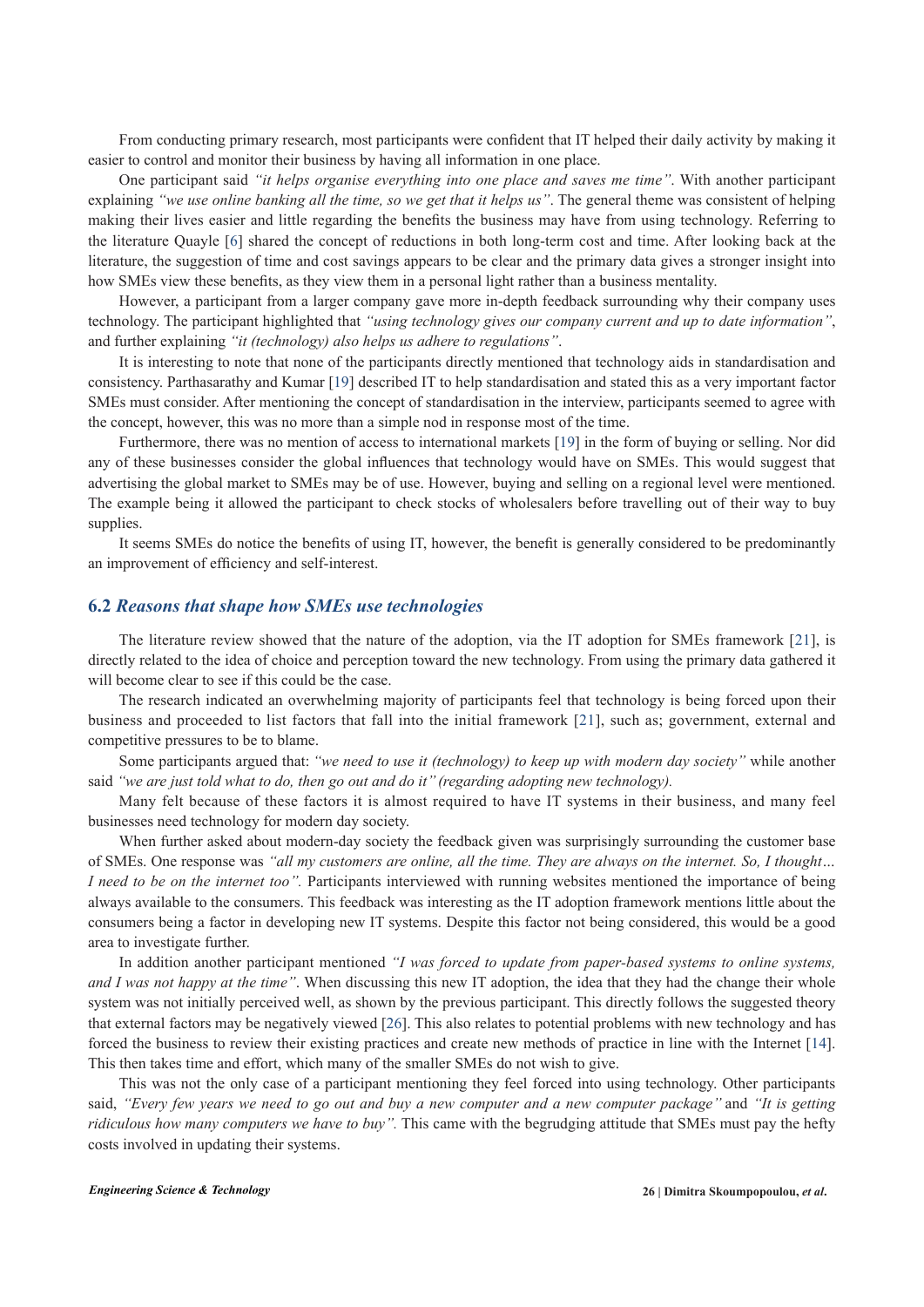The idea that choice and perspective of adoption technology are linked shows to have some potential, however, this would need to be further investigated using larger groups and more diverse groups too, as this is one area the authors feel this research poses potential limitations.

#### **6.3** *SMEs perceptions of current and future developments in technology*

This area builds on the concept of Celuch [22] who feels that the perception of SMEs on technology relates to the intention of adopting it. This category is to try and identify any trends surrounding SMEs perceptions of IT and the possibility of future adoption of new IT.

This area proved rather interesting after analysing the primary research. All but one of the participants claimed they were content with the current level of technology usage in their company and did not want any more. As one participant put it "not wanting any more stuff (technology) to make it more confusing". While another mentioned that "cannot *afford to waste away on new technology".*

However, findings were split between those who were in favour of new future developments and those wanting to stay at the level they are now.

Specifically, findings from two participants were *"I am about to add a new account managing system to help me keep track of cash flows"* and another said, *"I will need more systems in place if the business gets any larger just to keep track of everything".* Both participants had a positive attitude towards technology and helped identify a possible trend.

Those in favour of adopting new technology could be defined into one of two categories from this primary research. Generally, the owners and managers of SMEs were more positive towards the potential idea of adopting new IT, which fits with Harindranath et al. [25] and their idea that managers ultimately have the power and control do to so, therefore, they may take it as a more serious suggestion. The second of those groups were the younger of the people interviewed. The idea that young people are more technologically learned is key to this suggestion, alongside the idea of good perception and intention of adopting new IT [22].

Lastly, another participant shared *"we are in the process of buying new computers to keep up with new technology".* The suggestion here was this participant felt the main concern about not adopting new systems is not knowing enough about available systems. This gives off the impression that SMEs need to be better informed of the technology available to them and therefore the question might be *"how can SMEs become more technologically aware?"*

#### **6.4** *SMEs perceptions on MTD*

When investigating MTD via the literature review, it was clear to see there was little existing literature specifically covering this type of a system. After applying existing theories to the concept of MTD, theories suggested that MTD might be negatively viewed by SMEs due to the nature of its introduction.

Most participants shared a similar look when discussing MTD, a look of confusion and worry. MTD will begin the month this study is completed, and the government is planning to introduce MTD to all taxpaying SMEs. When asked about MTD each SME had little knowledge of the proposed new system. Taking into consideration the release of MTD is imminent there is very little known about it, this does seem rather worrying. After gaining permission to share additional information via a letter, one self-employed accountant wrote *''I am making aware the merger of Business 1 and Business 2. This will have no impact on current clients and processes''.* This person also disclosed in an interview, *''MTD will have a huge impact on the agricultural and farming industry as they don't have computers and rely on paper and pen most of the time''*. This suggests there will be upset within the farming industry and implies they are being forced to adopt new technology, of which they may not want to or they might not have the skills or means to do so.

Of those interviewed similar trends emerged. Very little is still known about MTD, and many will be relying on their accountants to help them through this technological change. Furthermore, many SMEs are worried about the costs that they will incur since they might need to outsource the usage of the system to their accountants. To initiate MTD SMEs must purchase the software, then take time learning how to use the new software. Linking this to the choice and perspective concept [22], MTD is very fitting to the idea of the concept, as it has a very negative view surrounding it after being forced upon SMEs.

Some of the participants intend to try and avoid it completely which for them would mean making less money. However, SMEs value their time greater than learning to use a new system even if that system can bring them greater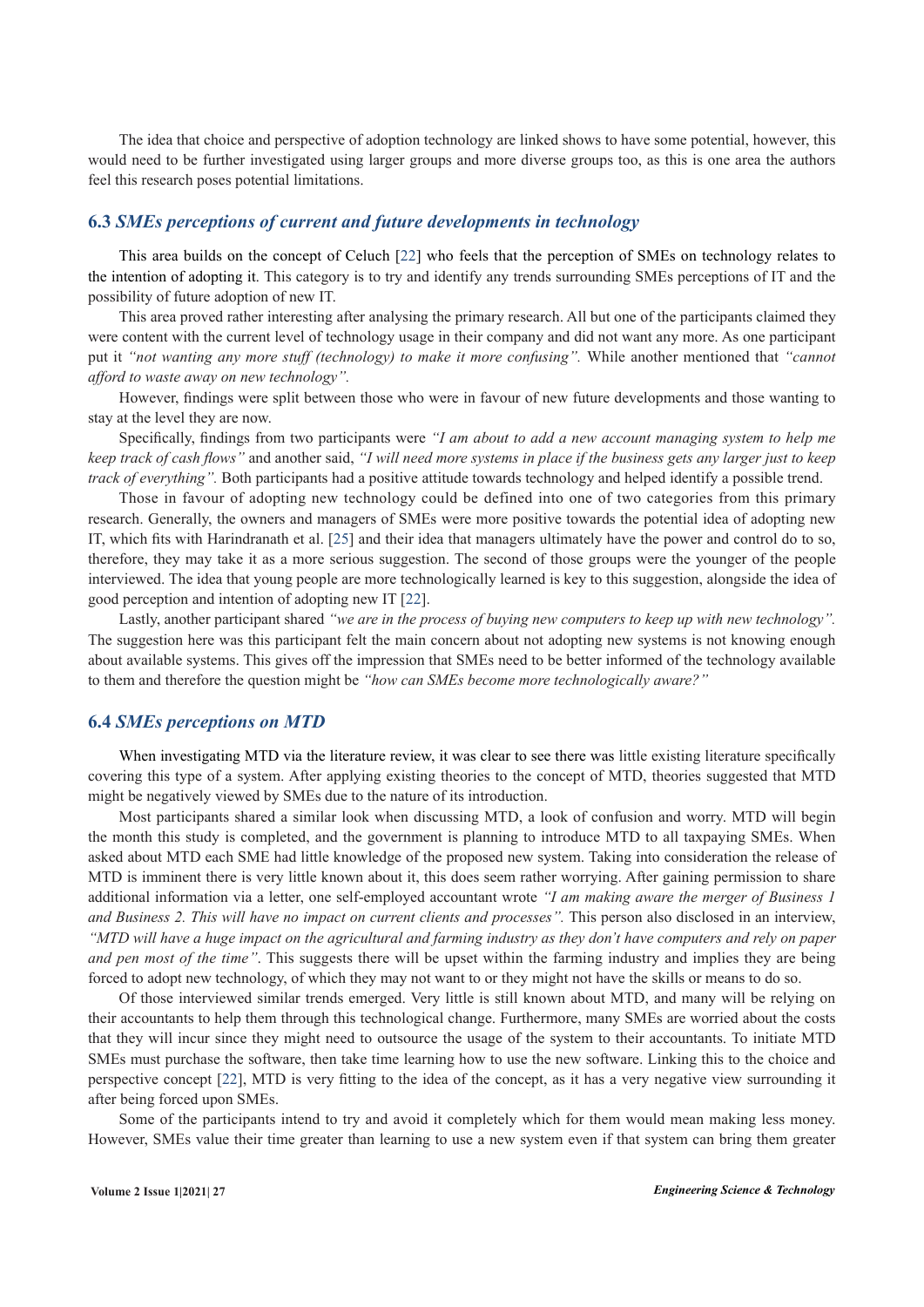financial returns. It is noted that one participant claimed MTD would be 'a step too far' and would not be involving themselves with it.

Another trend identified regarding MTD, is that most of the negative feedback came from the older participants, therefore this suggests again that investigating age and new technology perception could be an interesting area to look at in the future.

Lastly, regarding MTD there was one participant who saw MTD in a different light and is happy about the new system as they feel *''it will mean fewer errors than the current system and would help''*. It should be noted this feedback came from the largest sized business participant and this could justify that reason.

The authors believe that time will aid research when considering MTD, as it is a new concept and needs time to be introduced and better understood by businesses.

#### **6.5** *Are technologies necessary for SMEs?*

The literature suggests that SMEs cannot cope without technology. In line with this, this research has been conducted as part of the semi-structured interviews in an effort in developing a deeper understanding of this area. This will be a good opportunity to develop a deeper understanding of how SMEs truly view technology, and how it plays a role in the business world.

Despite all negative comments made throughout each interview, when asked if SMEs could cope without technology, every participant believed technology to be necessary. They all felt they could not run their business without technology. From here a trend started to emerge, the main source of technology said they could not cope without was the Internet. The Internet has become a vital part of SMEs operation. One participant shared that *''I would not want to go back to the old ways at all, as there was too much to sort and remember, whereas technology has helped solve this issue*". It seems the use of the Internet is one of the most important technology used for SMEs.

# **7. Conclusion**

This study aimed to examine the existing literature and find gaps for further research. Gaining a broad understanding of why SMEs use technologies as well as their perception on technological change gave some very interesting insights. This gave depth and understanding of a possible thought process of how SMEs would decide on technology adoption.

MTD was the most difficult area to cover as the new concept has little existing data, therefore, this might be an area worth further investigation once the new technology becomes more embedded in SMEs operations.

Overall, each area of investigation produced gaps within the research, which were known as the key areas of interest throughout this study. Our research enables academics and practitioners to gain a further insight and understanding into how or why SMEs use technologies as well as how they perceive them and are impacted by them. With further understanding of the area it became apparent that most reasons were due to self-interest rather than the interest of the business. Examples of which being long term time and cost reduction as suggested in the literature review [6]-[9].

Perceptions of current and future technology were at the heart of this study and an area of which is noted throughout. During the secondary research, the development of ideas from Ghobakhloo et al. [21] and Celuch [22] helped bring SMEs perception of technology to life. The use of secondary research helped develop a stronger idea of SMEs perception and started to show a further level of understanding through analysis and comparison of existing research. From the existing research, more development was appearing in the study. However, research conducted was not all-surrounding SMEs perception of technology and did not offer any additional information surrounding the topic, which developed a key area of interest to further investigate this via primary research.

From the primary research a much more in depth and focused understanding was developed. The primary research allowed further investigating of specific perceptions SMEs may have. Analysing the primary research helped form trends in the research surrounding perceptions such as; younger participants responding better to new technology and a common belief that SMEs cannot live without technology.

Initial research surrounding MTD was limited as it is a new concept to many. The main source of understanding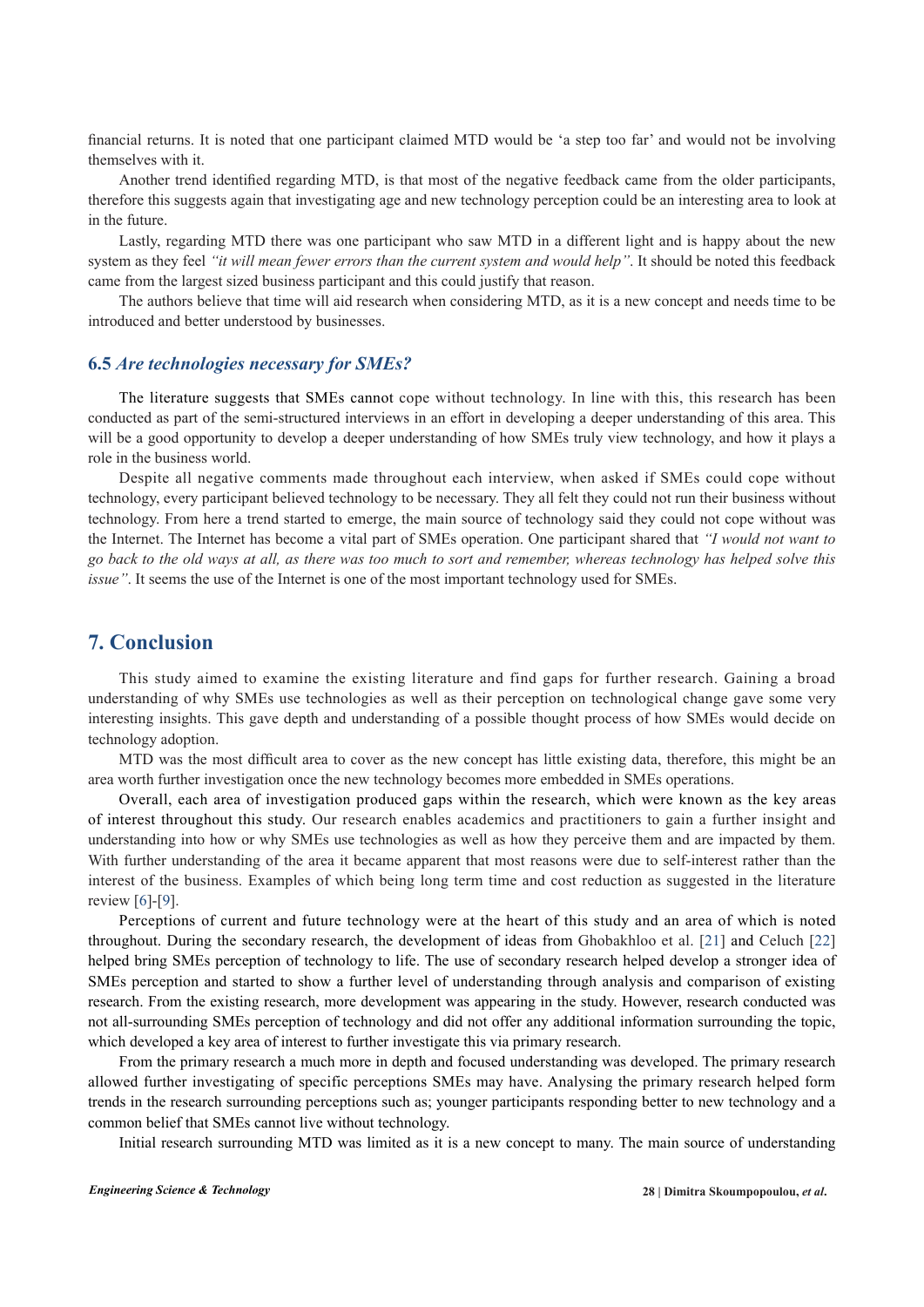found regarding SMEs perception was through the primary research. From this primary research, it was clear to notice most participants sharing their negative standpoints on the matter as this was something of a great concern to them. Additionally, exploration into this idea helped to develop a further understanding of MTD, as well as developing a strong insight into the perception that SMEs have.

# **References**

- [1] WebStats, "Internet growth statistics 1995 to 2019-the global village online," 2020. [Online]. Available: https:// www.internetworldstats.com/emarketing.htm.
- [2] A. Hunsaker and E. Hargittai, "A review of Internet use among older adults," *New Media & Society*, vol. 20, no. 10, pp. 3937-3954. Available: doi: 10.1177/1461444818787348.
- [3] S. Mathews, C. Bianchi, K. Perks, M. Healy and R. Wickramasekera, "Internet marketing capabilities and international market growth," *International Business Review*, vol. 25, no. 4, pp. 820-830. Available: doi: 10.1016/ j.ibusrev.2015.10.007.
- [4] C. Rhodes, *Business statistics*. UK: House of Commons Library, 2018.
- [5] K. Hoffman, M. Parejo, J. Bessant and L. Perren, "Small firms, R&D, technology and innovation in the UK: A literature review", *Technovation*, vol. 18, no. 1, pp. 39-55, 1998.
- [6] M. Quayle, "E-commerce: The challenge for UK SMEs in the twenty-first century," *International Journal of Operations & Production Management*, vol. 22, no. 10, pp. 1148-1161. Available: doi: 10.1108/01443570210446351.
- [7] T. Latter, "The benefit of an integrated system-how our tech can help," 2017. [Online]. Available: [https://](https://thehappinessindex.com/blog/tech/integrated-system-benefits/) [thehappinessindex.com/blog/tech/integrated-system-benefits/](https://thehappinessindex.com/blog/tech/integrated-system-benefits/).
- [8] M. A. Nugroho, A. Z. Susilo, M. A. Fajar and D. Rahmawati, "Exploratory study of SMEs technology adoption readiness factors", *Procedia Computer Science*, vol. 124, pp. 329-336, 2017.
- [9] C. E. Sunday and C. C. E. Vera, "Examining information and communication technology (ICT) adoption in SMEs", *Journal of Enterprise Information Management*, vol. 31, no. 2, pp. 338-356, 2018.
- [10] L. Li, F. Su, W. Zhang and J. Mao, "Digital transformation by SME entrepreneurs: A capability perspective," *Information Systems Journal*, vol. 28, no. 6, pp. 1129-1157. Available: doi: 10.1111/isj.12153.
- [11] S. Alam and M. Mohammad Noor, "ICT adoption in small and medium enterprises: An empirical evidence of service sectors in Malaysia," *International Journal Of Business And Management*, vol. 4, no. 2, pp. 112. Available: doi: 10.5539/ijbm.v4n2p112.
- [12] J. Bell and S. Loane, "New-wave global firms: Web 2.0 and SME internationalisation," *Journal of Marketing Management*, vol. 24, no. 3-4, pp. 213-229. Available: doi: 10.1080/02672571003594648.
- [13] F. Kitsios and M. Kamariotou, "Decision support systems and strategic planning: Information technology and SMEs' performance", *International Journal of Decision Support Systems*, vol. 3, no. 1-2, pp. 53-70, 2018.
- [14] H. Shiels, R. McIvor and D. O'Reilly, "Understanding the implications of ICT adoption: Insights from SMEs," *Logistics Information Management*, vol. 16, no. 5, pp. 312-326. Available: doi: 10.1108/09576050310499318.
- [15] I. Stankovska, S. Josimovski and C. Edwards, "Digital channels diminish SME barriers: The case of the UK," *Economic Research-Ekonomska Istraživanja*, vol. 29, no. 1, pp. 217-232. Available: doi: 10.1080/1331677x.2016.1164926.
- [16] I. Papasolomou and Y. Melanthiou, "Social media: Marketing public relations' new best friend", *Journal of Promotion Management*, vol. 18, pp. 319-328, 2012.
- [17] L. Steinhoff, D. Arli, S. Weaven and I. V. Kozlenkova, "Online relationship marketing'', *Journal of the Academy of Marketing Science*, vol. 47, pp. 369-393, 2019.
- [18] D. Skoumpopoulou and A. Robson, "Systems change in UK HEIs: How do culture, management, users and systems align'', *Journal of Enterprise Information Management*, 2020.
- [19] V. Parthasarathy and V. Kumar, "Determinants of cloud computing adoption by SMEs'', *International Journal of Business Information Systems*, vol. 22, no. 3, pp. 375-395, 2019.
- [20] J. Mehrtens, P. Cragg and A. Mills, "A model of Internet adoption by SMEs,'' *Information & Management*, vol. 39, no. 3, pp. 165-176. Available: doi: 10.1016/s0378-7206(01)00086-6.
- [21] M. Ghobakhloo, T. Hong, M. Sabouri and N. Zulkifli, "Strategies for successful information technology adoption in small and medium-sized enterprises,'' *Information*, vol. 3, no. 4, pp. 36-67. Available: doi: 10.3390/info3010036.
- [22] K. Celuch, "SME internet use: The moderating role of normative influence'', *Journal of Small Business Strategy*, vol. 24, no. 2, pp. 69-90, 2014.
- [23] S. Baines, "New technologies and old ways of working in the home of the self-employed teleworker,'' *New*